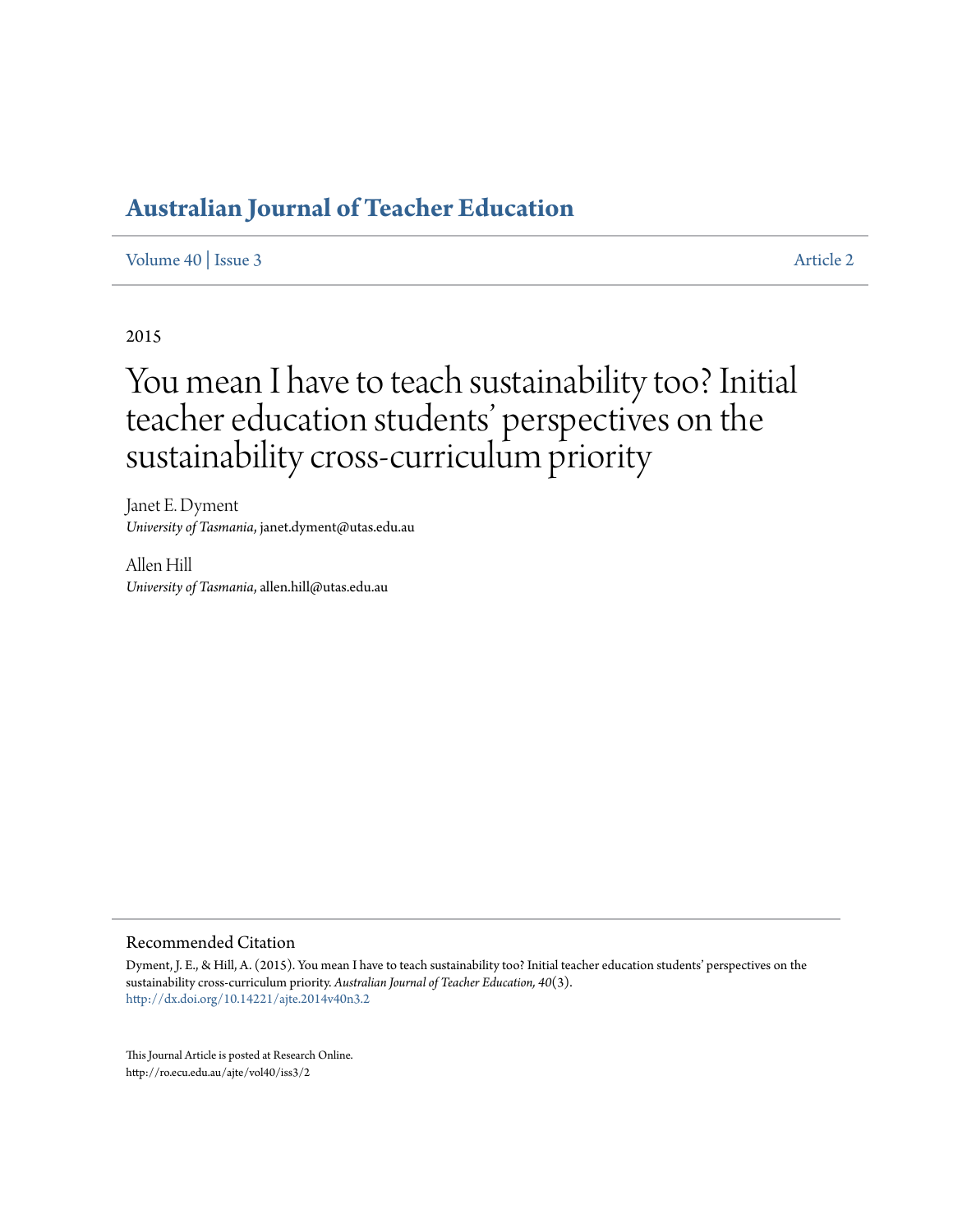# **You Mean I Have to Teach Sustainability Too? Initial Teacher Education Students' Perspectives on the Sustainability Cross-Curriculum Priority**

 Janet Dyment Allen Hill University of Tasmania

*Abstract: In this paper, we report on an investigation into initial teacher education students' (ITES) understandings of sustainability and the Australian National Curriculum Sustainability Cross Curricular Priority (CCP). We also explore their willingness and capacities to embed the CCP into their own teaching practices. The ITES (N=392) completed a quantitative survey with a series of Likert Scale questions and were asked to list "5 words" when they think of sustainability. Analysis reveals that ITES have generally limited to moderate understandings of sustainability and education for sustainability, but lesser understandings of the Sustainability CCP and the 9 organising ideas. Understandings of sustainability were dominated by an environmental focus. We conclude this paper with a discussion of the implications of narrow environmental understandings of sustainability. We explore factors that limit and enable teacher educators to embed sustainability education more explicitly. We note the importance role teacher educators play in supporting ITES to better understand sustainability.*

#### **Introduction**

We begin this paper with a fictitious (but perhaps not uncommon) story about Jane, a primary school focused initial teacher education student (ITES) at a regional Australian university. Approaching graduation in her final year, Jane is asked to consider how she will weave the Sustainability Cross-Curriculum Priority (CCP) into her content planning and pedagogies for every learning area she has so diligently worked to gain competence in. Her response: a deep sigh, followed by "well, I think sustainability is really important but I just don't know enough about it or feel confident that I can effectively integrate it into my teaching. Besides, when I get into a school I will really be focusing on making sure my students develop strong numeracy and literacy skills and do well in NAPLAN."

Of course Jane's story could equally be written with the other two cross-curriculum priorities or seven general capabilities in mind. The focus of this article, however, is on research which investigated how ITES at a regional university in Australia were being supported in their initial teacher education (ITE) program to understand and gain the capacity to embed the Sustainability CCP into their teaching. We were particularly interested in this, given recent national curriculum developments in the Australian context and our own experiences as academics working in a teacher education program which was characterised by a range of competing priorities in terms of time, course structures, accreditation compliance and pedagogical approaches.

The task of preparing high quality teachers to contribute meaningfully to the collective goals of education in our society is of vital importance. Yet the current social context presents multiple, complex, and often competing demands for schools, teachers, and particularly ITE programs. On the one hand, equipping ITES with the pedagogical and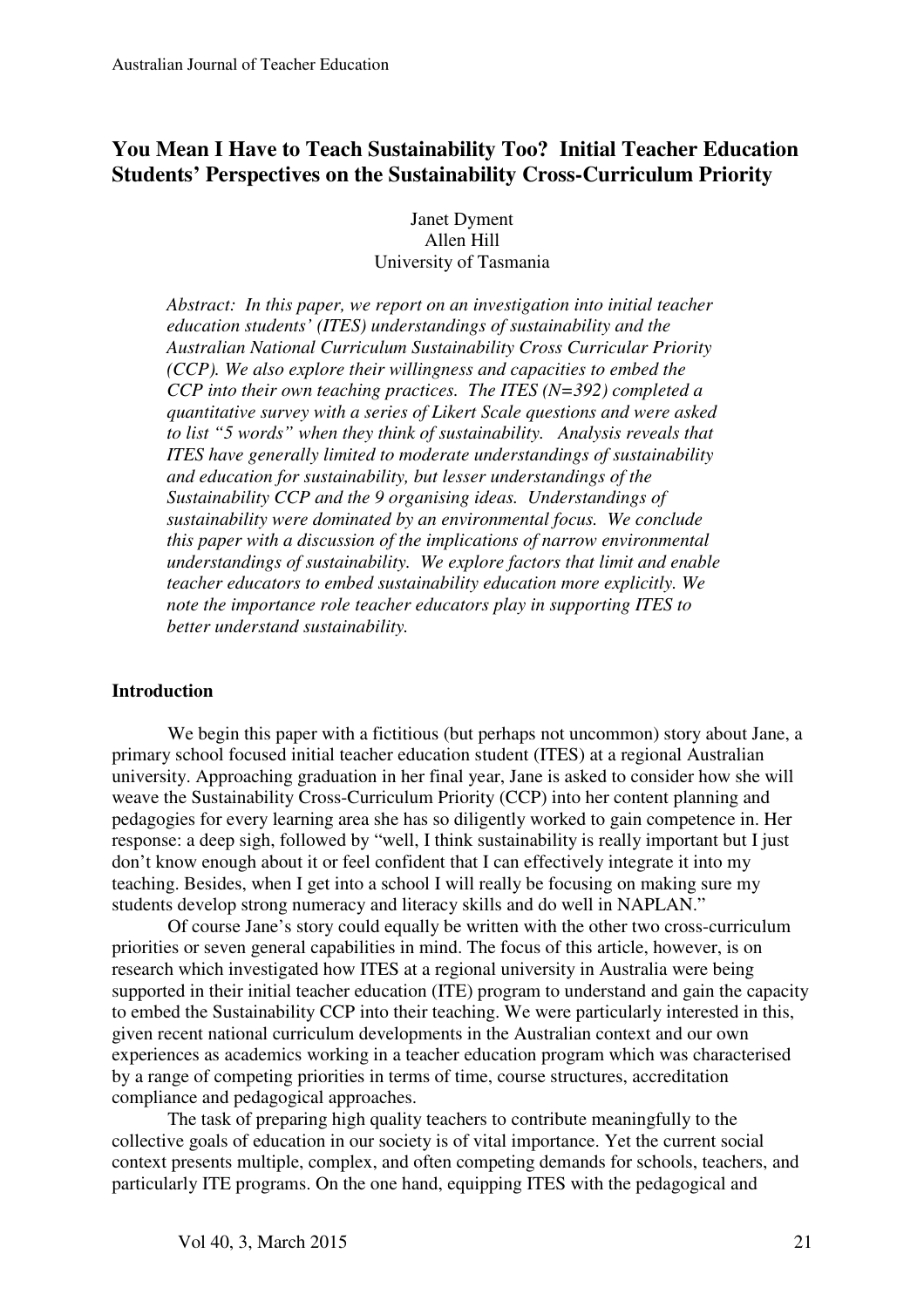curriculum content knowledge and skills required to be effective teachers is substantial and time consuming. Engaging with theories of teaching and learning, understanding implications for practice, dealing with issues of ethics and teacher identity, in addition to the curriculum content presented by the Australian National Curriculum is no easy task and must rightly be central elements of ITE programs. On the other hand, the transformative role of education in society, dealing with 'meta-issues' such as justice/injustice, democracy, citizenship, and sustainability, has long been championed as an important part of education (see for example, Apple, 2009; Beckett, 2012; Dewey, 1938). Indeed the 2008 Melbourne Declaration (MCEETYA, 2008) recognises the role of education in equipping people to contribute to a better world and sets the stage for introduction of cross-curriculum priorities (CCP) such as sustainability in the national curriculum to address such 'meta-issues'. How then do ITE programs negotiate these often conflicting and competing demands (Korthagen, Loughran, & Russell, 2006)? Seen in this light, perhaps it is understandable that some have even argued that teacher education is inevitably inadequate (Northfield & Gunstone, 1997).

Further burdening an already full curriculum in Australian ITE courses are a number of recently launched federal policy, framework and curriculum documents. By way of example, the Australian Institute for Teaching and School Leadership (AISTL) standards and the Australian Quality Framework (AQF) set clear benchmarks and standards for graduates that place teacher education programs under increased professionalization, standardization, scrutiny and rigour. In terms of curriculum, a new National Curriculum was rolled out from 2012 (Australian Curriculum Assessment and Reporting Authority (ACARA), 2010). ITES must learn to teach to and within the new curriculum document, which is comprised of eight learning areas (e.g., English, Mathematics, Science, etc.), seven general capabilities (e.g., Literacy, Critical and Creative Thinking, etc.) and three cross-curriculum priorities (i.e., Sustainability, Asia and Australia's Engagement with Asia).

It is the equipping of ITES to teach the Sustainability CCP, within the new National Curriculum, which is the focus of this paper. Broadly speaking, the Sustainability CCP seeks to support students to develop "the knowledge, skills, values and world views necessary for people to act in ways that contribute to more sustainable patterns of living" (Australian Curriculum Assessment and Reporting Authority (ACARA), 2010). It is intended to be "embedded in all learning areas" and will have a "strong, but varying presence, depending on their relevance to the learning areas." We were curious about if and how ITES at a regional university in Australia were being supported in their ITE program to understand and gain the capacity to embed the Sustainability CCP into their teaching. We were particularly interested in this, given the context described above that finds teacher education programs seeking to deliver on a range of competing priorities on ITES' time while enrolled in a teaching degree. An additional contextual element to this study was the ITE course structure which devoted little, if any, curriculum space to sustainability education.

This research was prompted by the intersection of the contexts described in this introduction: first, a crowded curriculum generally in ITE programs; second, a broader educational policy context that has a mandate to embed the Sustainability CCP across learning areas within schools across Australia; and, third, a faculty of education that has no compulsory unit in sustainability education. Given this complex (yet all too familiar) context for ITES enrolled in ITE courses, a number of questions guided this research:

- 1. What are ITES' knowledge and understanding of sustainability, education for sustainability and the Sustainability CCP?
- 2. What learning opportunities have ITES been provided in their ITE course in relation to the Sustainability CCP?
- 3. What are ITES' perceptions of the importance of the Sustainability CCP and what is their willingness, competence and confidence to implement it?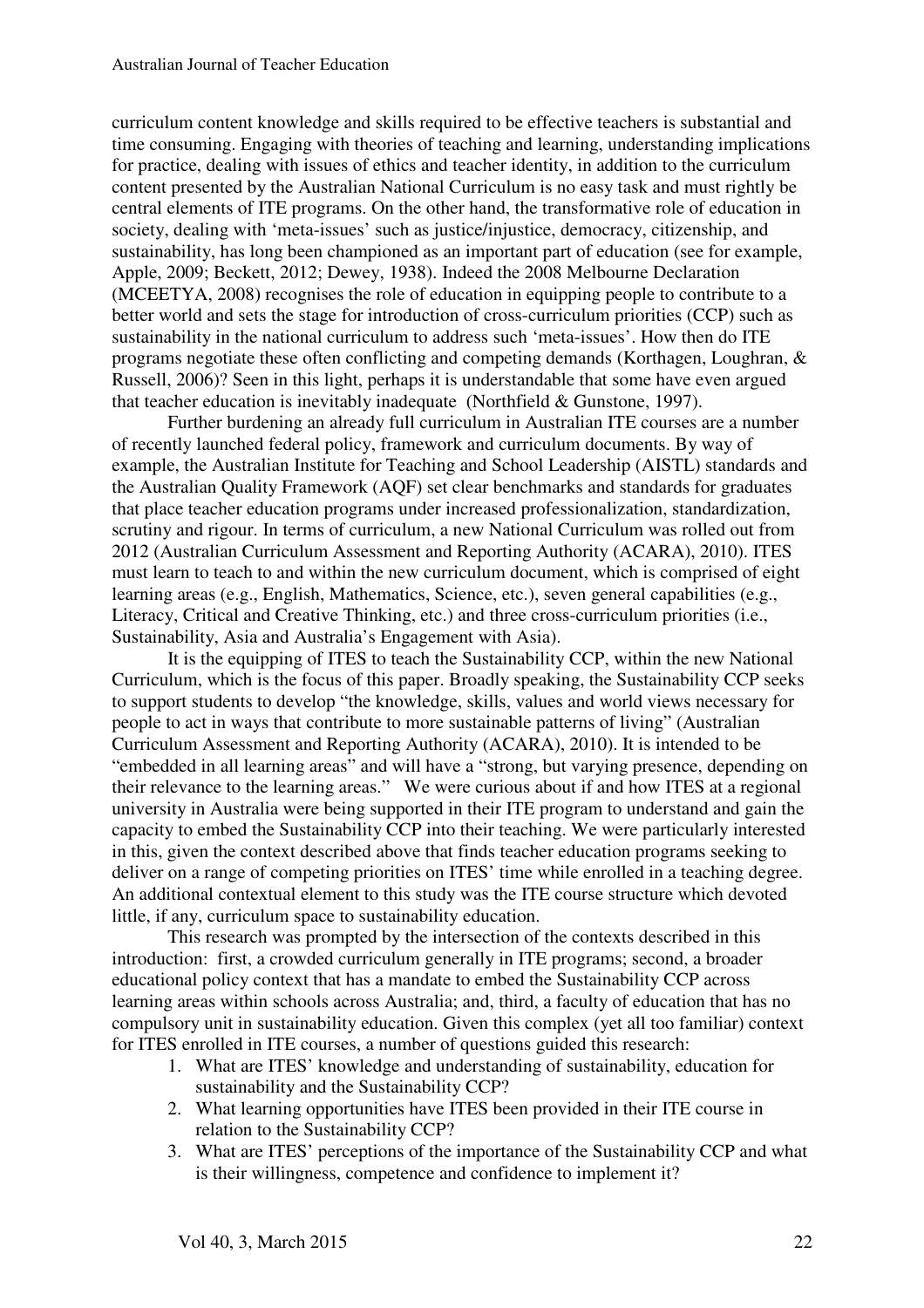#### **Literature Review**

#### **Sustainability and Education for Sustainability**

A decade into the 21st century, the world faces significant, complex and interlinked development and lifestyle challenges such as growing social inequities, climate change, water quality and shortages, food security, deforestation and species loss. The speed and magnitude of these challenges makes the situation critical as highlighted by the recently released  $5<sup>th</sup>$ Assessment Reports of the Intergovernmental Panel on Climate Change (IPCC, 2013, 2014a, 2014b). There are numerous national and international reports that point to the importance of enacting immediate, dramatic and transformative changes to society to avoid a substantial ecological, social and economic disruption (Millennium Ecosystem Assessment, 2005; United Nations Environment Programme, 2012; Wilkinson & Pickett, 2009).

The transformative role of education in society has been valued since the ancient Greeks, whilst in modern times it has been championed by influential educational thinkers and writers such as John Dewey, Paulo Freire and Michael Apple. The tradition of transformational education, often expressed in terms of working towards the goals of more equitable and just societies, can now be weaved with ecological perspectives to help 'reorient' society to a more sustainable future. More than 40 years ago, Schumacher (1973, p. 64) described education as the "greatest resource" for achieving a just and ecological society. In subsequent decades, a strong and rich field of scholarship has emerged in environmental and sustainability education which continues to explore intersections between sustainability, environment, justice, and education (Fien, 2001; Orr, 1994; Sterling, 2001; Stevenson, Brody, Dillon, & Wals, 2013).

 The role of education in addressing the sustainability imperative has also been supported and promoted through international bilateral agreements and conferences driven by the United Nations (UN). The inaugural 1972 UN *Conference on the Human Environment* in Stockholm, produced a set of agreed principles, including Principle 19 that pointed to the importance of environmental education. Subsequent UN meetings and conferences related to the environment and sustainable development have recognized and advocated for approaches to education which equip people with the values, knowledge and skills to participate in making the major personal and structural changes that are required for the transition to sustainability. A key element here was the 1992 *UN Earth Summit* in Rio de Janeiro and subsequent Agenda 21 Report (World Commission on Environment and Development (WCED), 1993), which presented a plan to address broader, more complex, ideas of sustainability including specific strategies and goals pertaining to education. In March 2005, the *UN Decade of Education for Sustainable Development* (2005-2014) was launched (UNESCO, 2006). The UNDESD provided a comprehensive framework for educational reform, and emphasized the role of experiential learning and the complex ethical and social context of schooling. It advocated that sustainability be embedded in curriculum at all levels of education.

 Australia has contributed to international endeavours in education for sustainability (EfS) since the field's inception. *Caring for our Future* outlined the government's commitment to embed EfS in formal schooling throughout Australia, and reinforced the importance of communicating concepts of EfS and developing suitable training and professional development (Australian Government, 2007). This initiative was followed by the *National Action Plan for Education for Sustainability* (Australian Government, 2009), which placed education at the core of creating a sustainable future for the nation and outlined principles such as education for all, lifelong learning, critical thinking, participation, and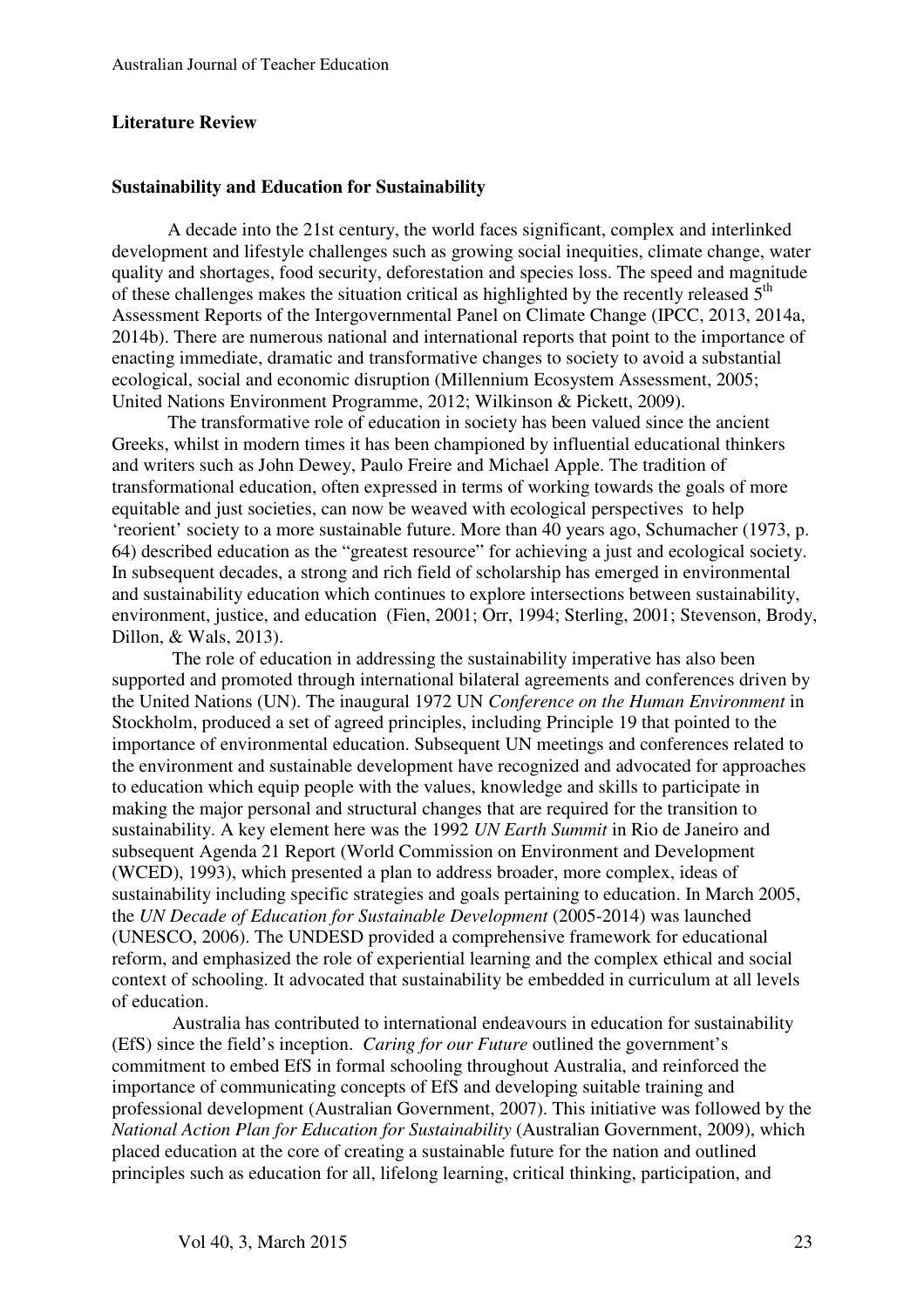partnerships for change. Such recent education policy has focused on broad understandings of sustainability which include social, economic and environmental dimensions.

As we noted in the introduction, the Australian National Curriculum now includes sustainability as one of three Cross-Curriculum Priorities (CCP) which emphasises "developing and sharing knowledge about social, economic and ecological systems and world views that promote social justice" (ACARA, 2010). This is further explicated and conceptualised through nine 'organising ideas' which are framed around systems thinking, understandings of worldviews, and a futures orientation. We contend that a multidimensional approach to education for sustainability (EFS) underpins the Sustainability CCP. This is most demonstrated by examining the organising ideas that unequivocally interpret sustainability beyond the 'environmental' domain, extending richly into the domains of systems thinking, worldviews, futures and ethic of care. As we interpret the Sustainability CCP and the organising ideas, we note some tensions: on one hand, they seem to be sophisticated, complex, highly involved and ambitious; on the other hand, they could be seen to be complicated, overwhelming, and confusing. Whilst not entirely unproblematic, we believe the Sustainability CCP has the potential to position EfS more centrally and explicitly into teaching and learning in Australian schools.

# **Pre-Service Teachers and Teaching Sustainability: Barriers and Enablers**

There have been many national and international calls for teacher education providers to embed sustainability more explicitly into the curriculum (UNESCO, 2005a) with a view to developing "sustainably literate teachers" (Nolet, 2009). The UN recognised the importance of ITE programs to support education for sustainable development with the publication of *Teaching and Learning for a Sustainable Future: A Multimedia Teacher Education* (UNESCO, 2002) as well as G*uidelines and Recommendations for Reorienting Teacher Education to Address Sustainability* (UNESCO, 2005a).

It appears as though these calls are being responded to, with Nolet (2009) providing an overview of integration across ITE programs internationally, noting trends that are "probably harbingers of a broader movement in teacher education to engage with the sustainability discourse" (p. 431). Nolet provides strategies for integrating sustainability education into ITE courses through the use of a framework for teacher learning that considers issues related to curricular vision, understandings about teaching, dispositions and professional practice. Importantly, Nolet acknowledges the context of teacher education programs and some of the commonly reported barriers, and argues that:

Integration of sustainability education into the pre-service preparation need not entail development of new programs or courses, although this is the approach that some programs will choose...Sustainability education simply cannot add more content to an already overfull and often incoherent teacher education curriculum. If it is to be transformative, sustainability education must serve the broader purposes of the teaching profession and be fully integrated into the warp and weft of teacher preparation. (p. 431)

Despite international calls from UNESCO and promptings from authors such as Nolet, it seems there remain many challenges for the integration of sustainability into ITE programs. Indeed, the literature is replete with evidence of the challenges for in-service teachers and ITES to respond to the calls for prioritizing and implementing sustainability education. A mounting body of literature points to both the limiting and enabling factors that have been encountered with efforts to deliver sustainability in the formal education system in schools (N. Evans, Whitehouse, & Gooch, 2012), in ITE programs (Buchanan, 2012; Mills & Tomas,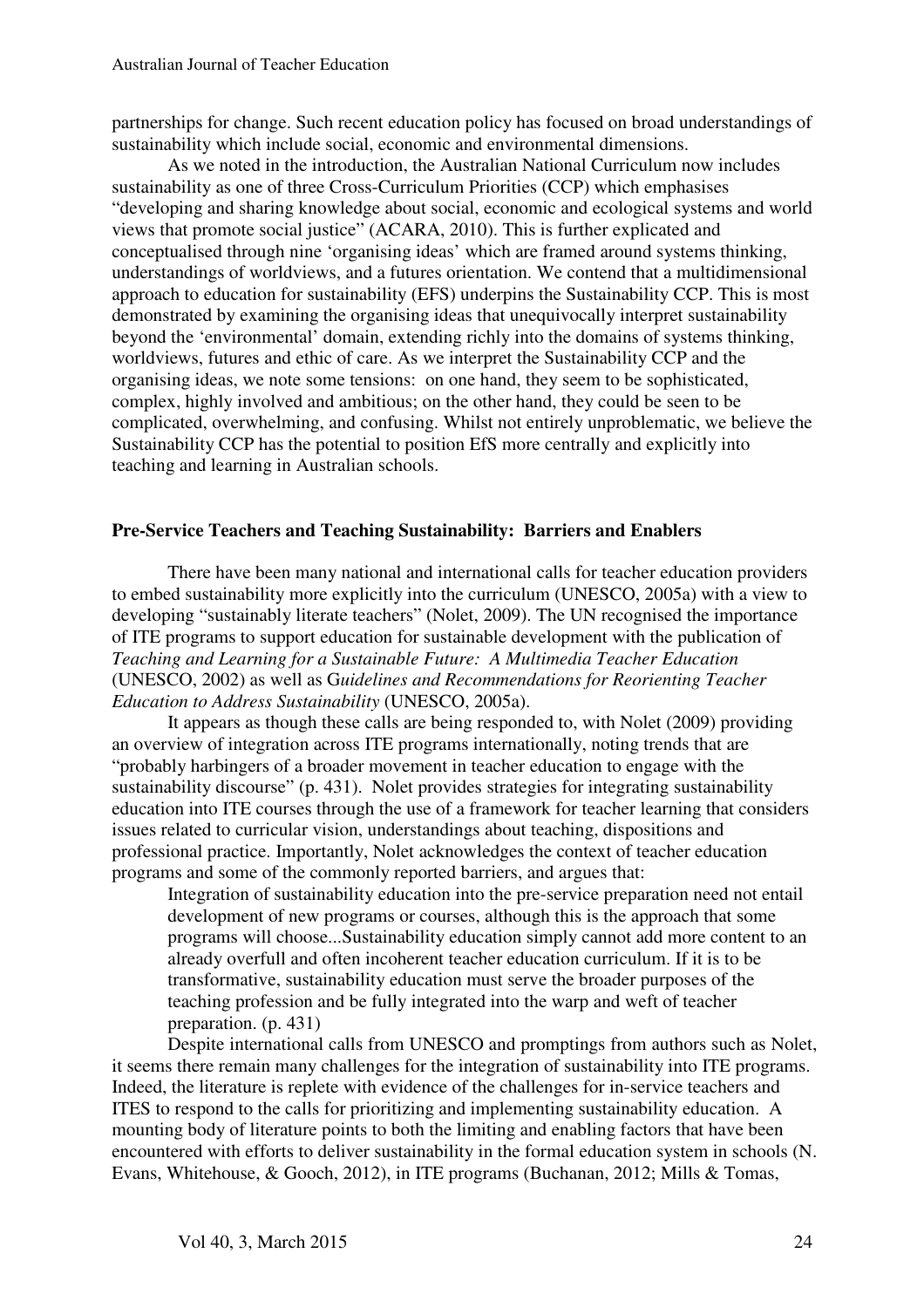2013) and in higher education generally (Cotton, Warren, Maiboroda, & Bailey, 2007; Jones, Selby, & Sterling, 2010). While it is beyond the scope of this paper to review all of these barriers and enablers for the three sectors, a recent Australian study provides a helpful framework for understanding the barriers and enablers to implementing sustainability education (N. Evans et al., 2012). The authors identified what they classified as grassroots, administrative and conceptual barriers. Grassroots barriers include an overcrowded curriculum, insufficient teacher knowledge, a lack of training opportunities in sustainability education. The authors categorise barriers at the administrative level as including the focus on quantitative testing of numeracy and literacy. Conceptual barriers are described as involving conflicts between sustainability education theory and school practices. Another helpful framework for understanding the scope of barriers and enablers in ITES education and higher education comes from the work of Mills and Tomas (2013), who identify a series of factors that operate at the level of schools or disciplines (e.g., perceived relevance and priority of EfS), the level of the wider university (e.g., institutional ethos of sustainability practices), as well as the level of external stakeholders/collaborators (e.g., collaboration between stakeholders in teacher education).

We, like others, believe that ITE programs should be supporting beginning teachers to graduate with the readiness and capacity to teach sustainability education in schools (Mills & Tomas, 2013; Nolet, 2009; Summers, Childs, & Corney, 2005; UNESCO, 2005a). But there is much variation in regards to the prioritizing of sustainability education in teacher education programs specifically and higher education programs generally. By way of example, the content and pedagogical knowledge an ITES will acquire during a teaching degree will depend a great deal on the answers to the following questions: Can ITES enrol in units within their education degree, and even wider university, where they explicitly learn about sustainability education? Are these units electives or compulsory? If specialized content units are not available, is sustainability embedded across all units of study (e.g., mathematics, languages, arts, etc.)? How do the teacher educators and other academics understand, interpret, prioritize and teach ideas around sustainability? How does the broader university support the teaching of sustainability? Of course the answers to the above questions vary considerably from institution to institution and stand to have considerable influence on the preparedness of teachers in relation to sustainability education. We unpack some of these complexities in this paper.

#### **Methods**

#### **Research Design**

This paper reports the results of an empirical case study that utilized a mixed methods pragmatic methodology (Cresswell & Plano-Clark, 2010). We adopted an instrumental case study (Stake, 1994) approach, whereby we examined a particular 'case' (in this study, the ITES at a regional Australian university), to provide insight into issues that have relevance beyond this particular case. While this research is based only at one institution, we believe it provides insights that can be interpreted and adapted to inform developments in relation to ITES' training in relation to sustainably and cross-curricular learning beyond this university. The case study approach offers a strong grounding in reality, utility to practitioners, and high resolution data that enables learnings to be transferred to other similar contexts (Stake, 1994; Yin, 1989, 2011).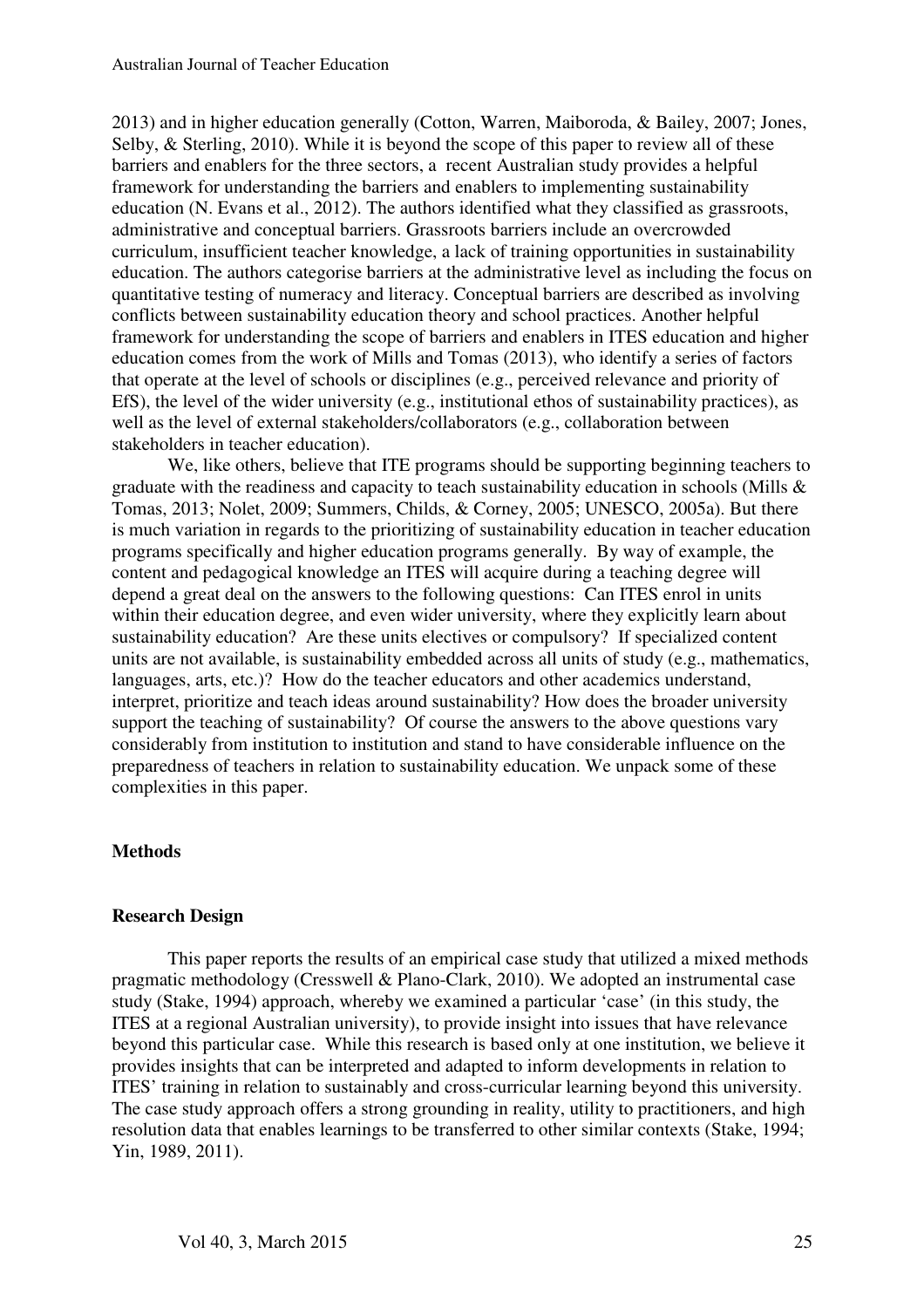#### **Context and Sample**

The research presented here was undertaken within a Faculty of Education at a regional Australian university. Students within the faculty who were enrolled in three 'core' units were invited to participate in this study. There were approximately 200 students enrolled in each unit. At the time of conducting this study, the ITES were not required to take any compulsory units in sustainability

### **Questionnaire**

The results presented in this paper emerged from a series of likert-scale questions that explored ITES' levels of understanding, capacity and concerns relating to sustainability, and the Sustainability CCP. By way of illustration, they were asked "I rate my general understanding of the Sustainability CCP in the Australian Curriculum as..." with  $1 = \text{very}$ poor and 7 = excellent. To analyse this quantitative data, we performed descriptive statistics to examine participants' level of understanding, capacity and concerns in regards to the various dimensions of sustainability.

This paper also presents the results of a question in which ITES were asked at to "list five words you think of when you consider the word sustainability." It was anticipated that this question would offer further insight into ITES' conceptualisation of sustainability. The "list 5 words" approach can be used to generate implicit associative responses that in turn influence memory encoding (see Bryant, 1990) and has been used in previous studies exploring early childhood educators' understandings of sustainability (Dyment et al., 2013).

The five words were coded on several occasions by members of the research team with a view to gaining familiarity and intimacy with the five words. After this initial coding, the literature and existing EfS frameworks (e.g., UNESCO, 2005; Australian Government, 2009b) were consulted to support our coding. We re-coded the words, based on this consultation with the literature, and words were placed in one of eight themes (see Table 2). While initially an "intuitive process" (Burns, 2000, p. 471), the words eventually were coded according to the "…purpose of the study, the researchers' knowledge and the constructs made" (p. 471).

#### **Results**

#### **Overall Perceptions**

In total, 392 ITES participated in this study. Table 1 profiles their understandings of the four dimensions of sustainability and illustrates how understandings decreased from 'limited/moderate' to 'poor' as sustainability moved from a broad concept (for example, understanding of sustainability,  $M = 3.74$ ,  $SD = 1.16$ ) to a more specific concept (for example, understanding the 9 organising ideas of sustainability,  $M = 2.39$ ,  $SD = 1.15$ ). There were significant differences among levels of understanding among each of the four dimensions of sustainability (Table 1).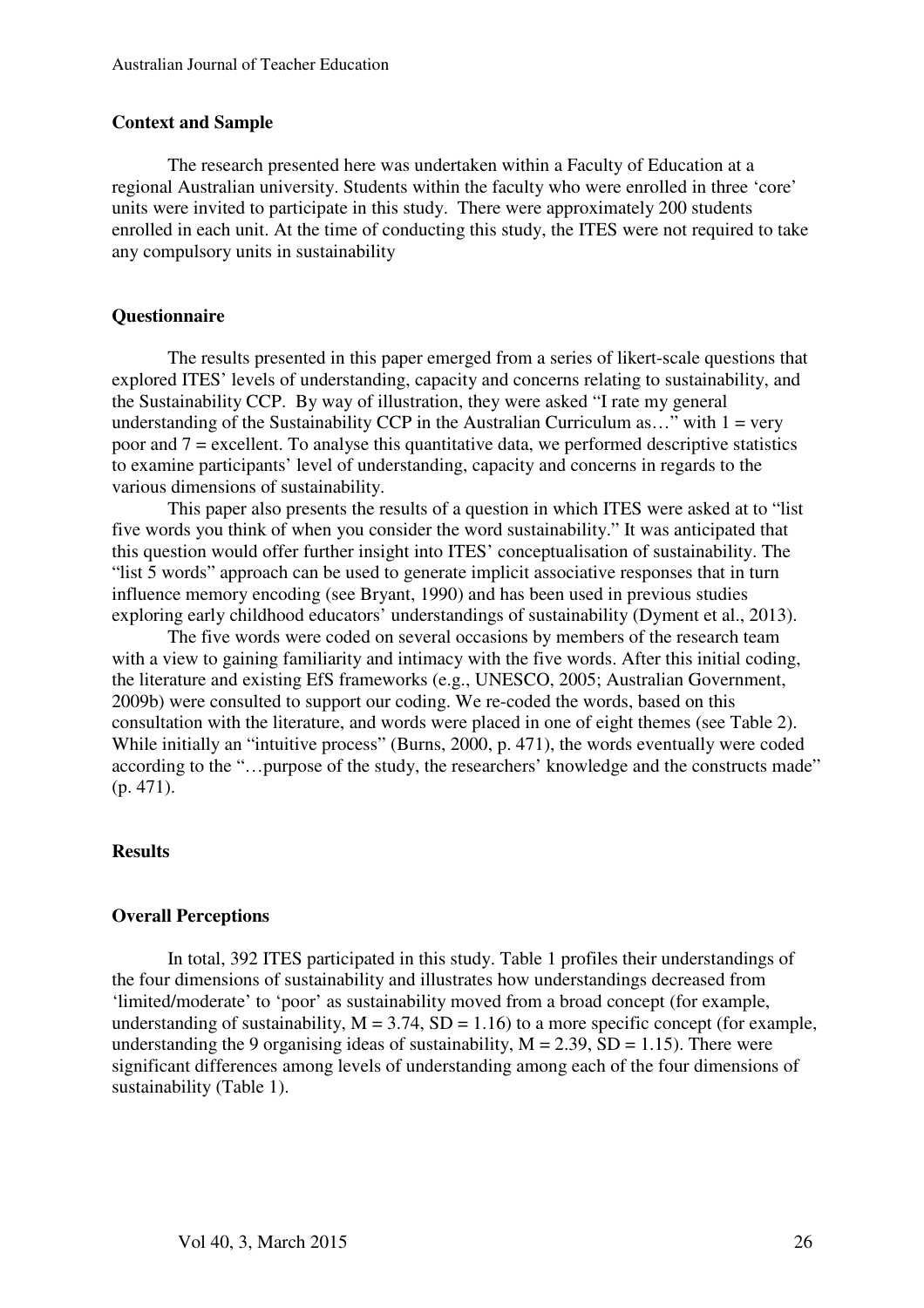| Sustainability | M    | SD   | Sustainability    | EfS               | <b>CCP</b>        |
|----------------|------|------|-------------------|-------------------|-------------------|
| Constructs     |      |      |                   |                   |                   |
| Sustainability | 3.74 | 1.16 |                   |                   |                   |
| EfS            | 3.52 | 1.01 | .127 to .299*     |                   |                   |
| <b>CCP</b>     | 2.99 | 1.18 | .635 to .851*     | .437 to .622*     |                   |
| 9 Org. Ideas   | 2.39 | l.15 | 1.222 to $1.460*$ | 1.025 to $1.237*$ | $.514$ to $.678*$ |

**Table 1: Initial Teacher Education Students' Self-Rated Understandings of Sustainability Constructs and 95% Confidence Intervals of Pairwise Differences in Mean Changes in Understandings** 

*Note: An asterisk indicates that the difference in means is significant at the .000 significance level. Means are based on a 7 point likert scale with 1="very poor understanding" and 7 = "excellent understanding."* 

ITES were asked a number of questions related to their learning opportunities, competence, confidence, and willingness in relation to the Sustainability CCP (answers based on a 7 point Likert-scale, with  $1 = \text{very poor and } 7 = \text{excellent}$ . They reported that their learning opportunities in relation to the implementation of the Sustainability CCP as limited  $(M = 3.15, SD = 1.36)$ . Their competence  $(M = 3.97, SD = 1.37)$  and confidence  $(M = 3.81,$  $SD = 1.35$ ) to implement the CCP were limited to moderate. Despite their low reported opportunities and capacities, they felt the importance of integrating the Sustainability CCP into teaching and learning was very important  $(M = 5.58, SD = 1.18)$  and they reported a willingness to implement it  $(M = 4.99, SD = 1.24)$ .

#### **5 Words Analysis**

To broaden our awareness of ITES' understandings of sustainability, respondents were asked to 'list five words you think of when you consider the word sustainability.' As noted in Table 2, over half of all words related to the 'environmental' theme (n=907, 59.2% of all words) and examples of words that were coded into this theme include 'nature', 'environment', and 'recycling.' The 'future focus' theme represented the second largest number of words (n=238, 15.5% of all words) and included words such as 'future' and 'lasting.' Each of the remaining themes was represented by less than 5% of the words.

| Theme                               | Count | $%$ of<br>total | Explanation                            | Illustrative Word                    | Theoretical<br>Underpinning    |
|-------------------------------------|-------|-----------------|----------------------------------------|--------------------------------------|--------------------------------|
| Critical thinking and<br>reflection | 76    | 5.0             | Principle of EfS                       | Necessary, change                    | Australian<br>Government, 2009 |
| Economic                            | 59    | 3.9             | 4 dimensions of<br>sustainable futures | Economy                              | <b>UNESCO, 2005</b>            |
| Education                           | 42    | 2.7             | Principle of EfS                       | Education                            | Australian<br>Government, 2009 |
| Environment/Natural                 | 907   | 59.2            | 4 dimensions of<br>sustainable futures | Environment,<br>Recycling, nature    | <b>UNESCO, 2005</b>            |
| Ethic of care                       | 74    | 4.8             | Semantic theme                         | Preservation, care,<br>consistent    | Noddings, 1984                 |
| Future focus                        | 238   | 15.5            | Principle of EfS                       | Future, lasting                      |                                |
| Participation                       | 21    | 1.4             | Principle of EfS                       | Community                            | Tilbury & Cooke,<br>2005       |
| Political                           | 22    | 1.4             | 4 dimensions of<br>sustainable futures | Politics, policy<br>empowering       | <b>UNESCO, 2005</b>            |
| Social                              | 52    | 3.4             | 4 dimensions of<br>sustainable futures | Society, social justice,<br>humanity | <b>UNESCO, 2005</b>            |
| System thinking                     | 38    | 2.5             | Principle of EfS                       | Cycles of life,<br>interconnected    | Australian<br>Government, 2009 |

**Table 2: Initial Teacher Education Students' Understandings of Sustainability as Represented by the 'Five Words When You Think of Sustainability' Question**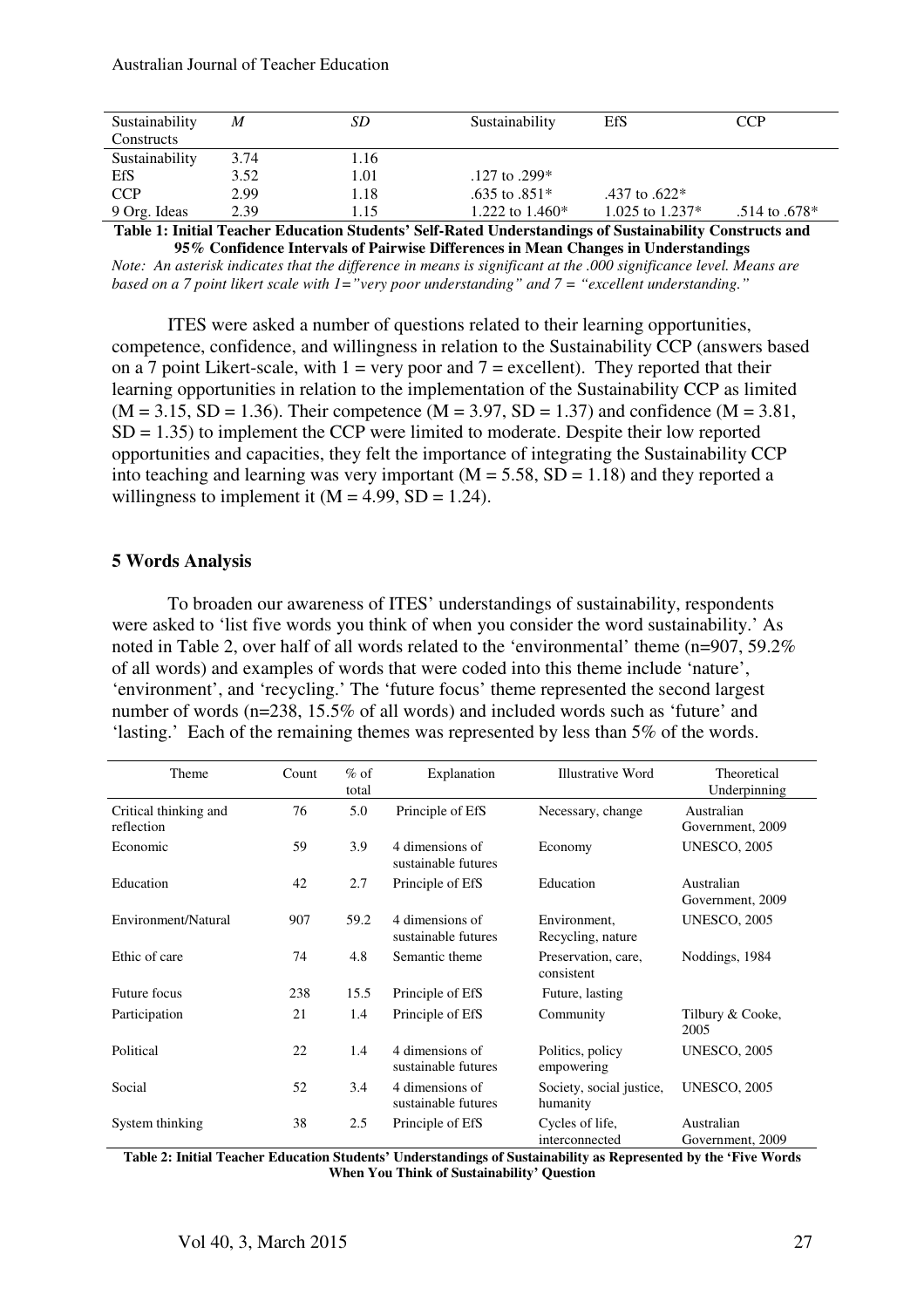### **Discussion**

Although tentative in terms of their generalizability beyond this instrumental case study, these findings raise a number of issues concerning ITES' understandings of sustainability and their readiness to incorporate the Sustainability CCP into their teaching.

# **Understandings of Dimensions of Sustainability and the CCP**

Understanding of both pedagogical and substantive content knowledge is one important aspect of quality teaching and learning as reflected in both educational research (Hattie, 2009) and quality assurance processes such as the Australia Professional Standards for Teachers (Australian Institute for Teaching and School Leadership (AITSL), 2014) . The findings of this research, therefore, give us some cause for concern about how the Sustainability CCP might be skilfully and successfully integrated into teaching and learning in schools. Table 1 shows how ITES in this research reported only 'limited-moderate' understandings of general sustainability issues. Analysis of the '5 words' sheds more insight here, revealing that their understandings were dominated by environmental dimensions of sustainability. Over half of the '5 words' data reported by ITES (Table 2) focused on 'environmental' themes (59.2%). This suggests that respondents' understandings were largely limited to environmental notions of sustainability, with notable lack of reference to other dimensions of sustainability, such as economic, social, or political, which are considered key interrelated aspects of sustainability in the literature. While the ITES reported limited to moderate understandings of sustainability issues and EfS, they reported significantly lower levels of understanding of the Sustainability CCP and the 9 organising ideas (Table 1). It comes as no surprise then that ITES identified that they had limited learning opportunities to acquire the competencies to embed the Sustainability CCP into their teaching and that they also lacked competence and confidence in relation to teaching sustainably.

In many ways, ITES' understandings of sustainability that are framed around the natural environment are understandable. The "environment to sustainability" shift is relatively recent, and has been written elsewhere (Elliott & Davis, 2009). Furthermore, the plethora of contested definitions that permeate both popular culture and academic circles about sustainability and EfS (Stevenson et al., 2013; Tilbury & Cooke, 2005; UNESCO, 2005b) may also play a role in ITES' narrow understandings. We wonder if ITES may feel overwhelmed and/or confused by these topics and their apparent complexity, and in turn draw on images of sustainability that are often infused with an environmental focus. Furthermore, in many schools where ITES will have studied themselves (as children) and where they have done their practical teaching placements (or practicums), we expect they would have seen sustainability been embedded in teaching and learning in primarily the environmental domain (Dyment, Hill, & Emery, 2014), with notable attention on school gardens, recycling, reusing, tree-planting initiatives. It comes as no surprise then, that their understandings would be positioned in the environmental dimension of sustainability.

These findings add to a growing body of literature that points to teachers in a range of educational contexts having limited understandings of sustainability and EfS which primarily evoke an environmental bias (Læssøe, Schnack, Breiting, & Rolls, 2009). The work of Dyment et al. (2013) suggested that many Tasmanian early childhood educators held limited understandings of sustainability. This finding is supported more broadly in studies conducted with in-service teachers in Australia by Skamp (2010) and in Greece by Spiropoulou and colleagues (2007). Studies involving ITES in New Zealand (Birdsall, 2013), Israel (Yavetz, Goldman, & Pe'er, 2013), Turkey (Kilinc & Aydin, 2013), and the UK (Summers & Childs,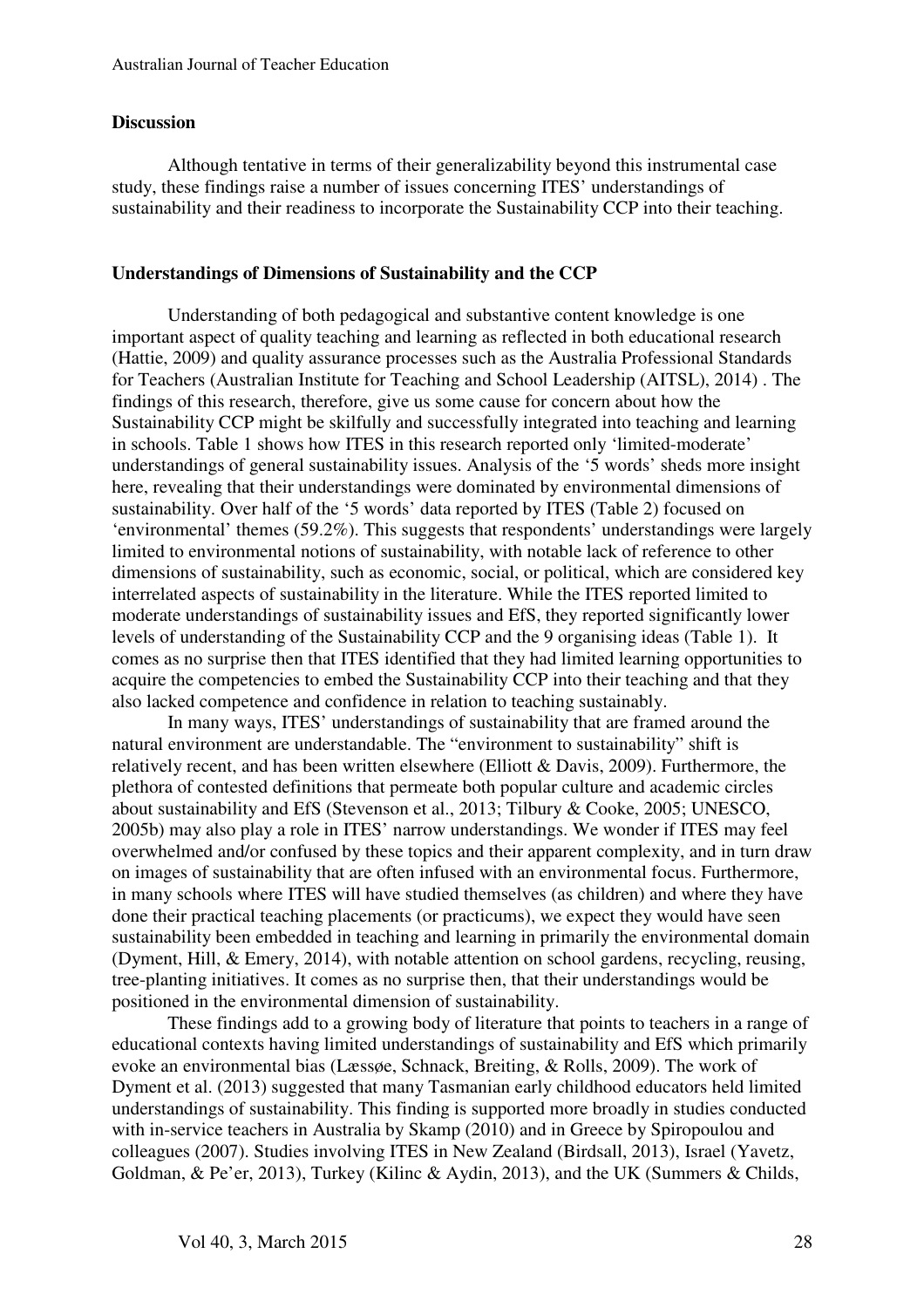2007; Summers et al., 2005) found a similar tendency for ITES to equate sustainability primarily with environmental concerns or issues. Whilst we would not argue that conceptualising sustainability primarily in environmental terms is a global phenomenon, there is sufficient evidence to suggest that this is an emergent if not extant issue for educators in a number of different contexts.

Given these findings, it is entirely reasonable to imagine that ITES would take their own understandings of sustainability, which appear to focus on environmental themes, and transpose those onto the Sustainability CCP. Such a contention aligns with finding of previous research studies (Curtner-Smith, 2007; J. Evans & Penney, 1993; Laws & Aldridge, 1995) where it has been noted that teachers "re-created and adapted the new curriculum so that it was congruent with their existing perspectives and ideologies" (Curtner-Smith, 1999, p. 92). Regrettably, this can lead to what Sparkes (1991) refers to as superficial changes in practices, pedagogy and curriculum delivery after new curriculum is rolled out.

 If ITES are interpreting the Sustainability CCP through an environmental lens, then important opportunities for teaching and learning about the multi-faceted and complex dimensions of sustainability might be lost. The Sustainability CCP interprets sustainability well beyond the environmental dimension and points to importance of acknowledging and attending to the political, social and economic dimensions of sustainability. How can the broader visions of sustainability, as represented in Table 2, be grasped by ITES if their understandings are so strongly focused on the environmental domain? What educative role, if any, should ITE courses play in facilitating this learning? With these questions in mind, we turn to an exploration of how ITE education courses might attend to these misunderstandings and work towards supporting ITES to have capacities and confidence to understand and then teach sustainability, the Sustainability CCP and the nine organizing ideas.

#### **The Role of Initial Teacher Education and Higher Education**

The implications of these findings point to a need to examine how ITE programs teach sustainability education and the Sustainability CCP. We, like others (e.g., Buchanan, 2012; Mills & Tomas, 2013; Nolet, 2009; Summers et al., 2005), believe that teacher education programs must play a critical role in this endeavour. However, it is insufficient and perhaps even neglectful to simply tell ITES they have to embed this CCP (or any CCP, for that matter) across learning areas whilst assuming that somehow ITES will figure this out by themselves. We are wary of the focus we observe in our faculty to prioritize teaching and learning on the mechanics of teaching (such as behaviour management) and key learning areas (such as Mathematics, Science and English), at the expense of the CCPs and general capabilities. We contend there is a need to actively and explicitly support ITES to develop sophisticated understandings of sustainability that allow them to move beyond environmental conceptualizations. Support must be provided to help them to understand the Sustainability CCP, the 9 organizing ideas and the teaching and learning strategies to delivery this crosscurriculum priority. We can predict that these learning opportunities would be received well by ITES, given that they believed strongly that the Sustainability CCP was important and that they were very willing to implement it.

How do we move towards providing this support to ITES? As a starting point, the curriculum structure within faculties of education must be examined. Important decisions need to be made around how to teach ITES about sustainability generally and the CCP specifically. How this happens is not uncomplicated or lacking contention, especially in an already crowded curriculum with competing demands in education degrees (Korthagen et al., 2006; Loughran, 2006; Northfield & Gunstone, 1997). A number of questions must be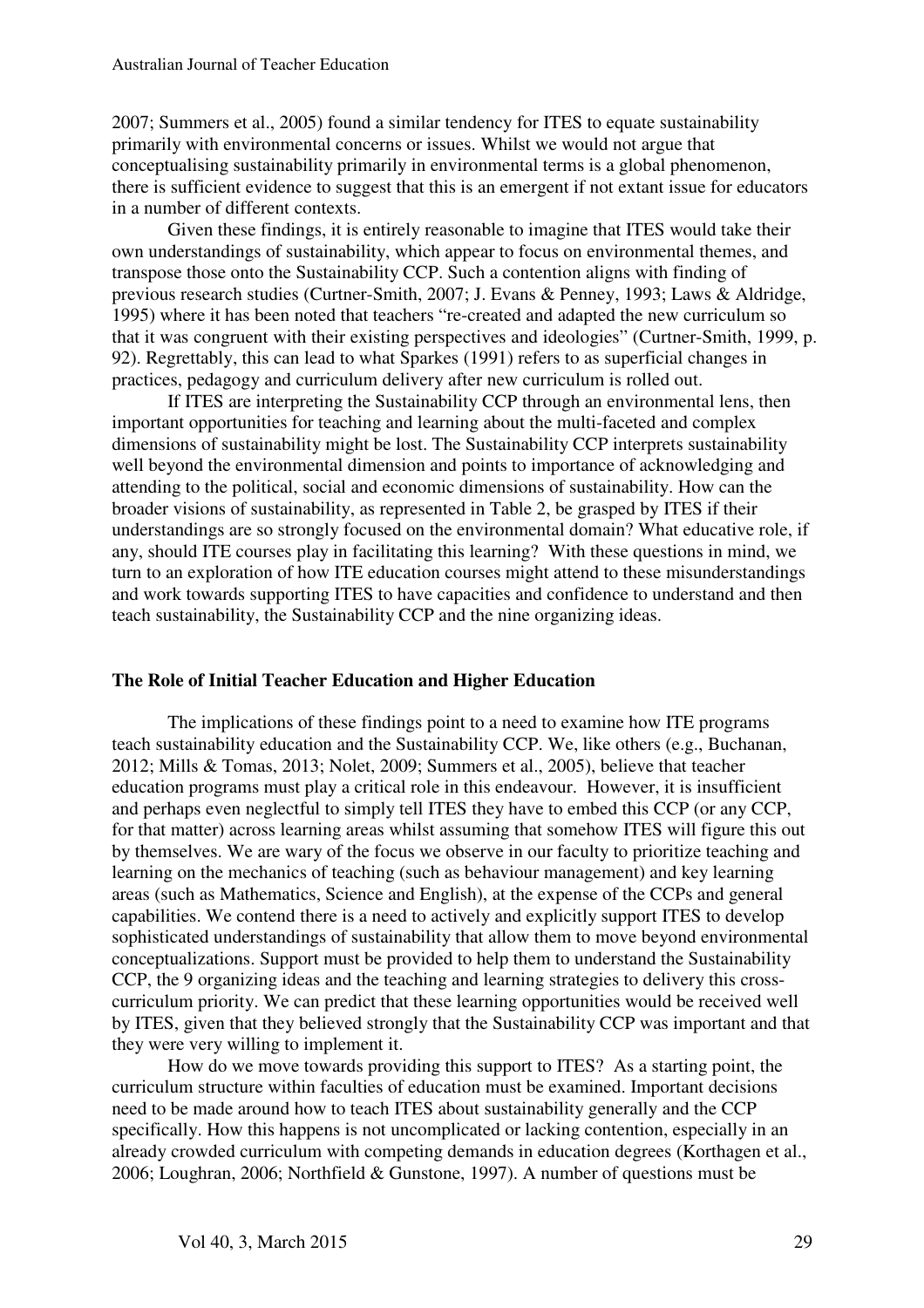considered, including: What is the best way to support ITES to first learn about sustainability (content knowledge) and then help them to know how to best teach the CCP (pedagogical content knowledge)? Should this content be delivered through a stand-alone unit? Should this unit be compulsory or optional? Or, should this content be infused and integrated across other teaching and learning areas within the course structure? Put more simply: is the best way to teach ITES about a cross-curricular priority to teach it in a cross-curricular way in their teacher training?

The latter interdisciplinary approach would certainly align with the philosophical underpinnings of cross-curricular approaches (irrespective of content) which argue for a "fusion of ideas and concepts within and across subject areas...to make education more relevant and meaningful" (Hayes, 2010, p. 383). The advantages of cross-curricular teaching and learning (in higher education, and beyond) are well known (see for example, Barnes, 2011; Beane, 1995, 1997). Proponents of cross-curricular approaches advocate for the merits of constructivist approaches to learning and content. They argue that the approach "offers a creative way to develop ... knowledge, skills and understanding, while motivating them to learn through stimulating, interconnected topics" (Hayes, 2010, p. 383). Moreover, Beane (1995) notes that this approach "begins with the idea that the sources of the curriculum ought to be problems, issues and concerns posed by life itself" (p. 616) – seen from this perspective, the Sustainability CCP aligns strongly with this perspective.

But the risks and challenges of cross-curricular teaching are also well known. Summers et al. (2005) note "while the theoretical arguments for interdisciplinary implementation are strong...such approaches are problematic for...teacher education" (p. 624). Hayes (2010) speaks to many of these problematics in his provocatively titled article "*The seductive charms of a cross-curricular approach*." He notes a number of practicalities in relation to planning and implementation might cause "enthusiasm to diminish" (p. 384). He also argues that this approach can be "insufficiently rigourous" and points to how the fit is more natural in some learning areas than others. The concern in relation to this situation is that the Sustainability CCP that is supposed to be 'embedded' across other units within a program of study, might simply end up being invisible or unattended to. Hayes also points to the implications of cross-curricular approaches for teacher educators. He highlights the demands that cross-curricular teaching makes on educators as it can often increase workload and challenges educators to embed something they may not be overly familiar with themselves (in this case, sustainability) into their own teaching and learning. Mills and Tomas (2013) allude to some of these concerns as they note, "teacher educators may not perceive EfS to be relevant to their particular subjects of curriculum areas, or know how to best integrate EfS into their teaching" (p. 161). Indeed, many teacher educators pride themselves in, and therefore prioritize, teaching content and pedagogies for a specific curriculum area. Moreover, some learning areas are, as Buchanan (2012) notes, "relatively artificial sites for the inclusion of sustainability" (p. 111).

The role of the teacher educator in supporting ITES to understand sustainability and the CCP cannot be underestimated. Yet despite this important role, there is evidence suggesting that university lecturers (in higher education generally) and teacher educators (specifically) have a wide range of understandings of sustainability that are often dominated by environmental understandings, just like the ITES' understandings (Buchanan, 2012; Cotton et al., 2007). If teacher educators' understandings are narrow, and this is what they are teaching ITES, then it seems urgent that the cycle be broken in terms of simply content knowledge. In relation to teaching and pedagogy (distinct here from knowledge), it appears that many teacher educators do not know how to best integrate sustainability into their curriculum area or their teaching practice (Mills & Tomas, 2013). This finding points to the need for teacher educators to be upskilled in how to use subject content, pedagogies and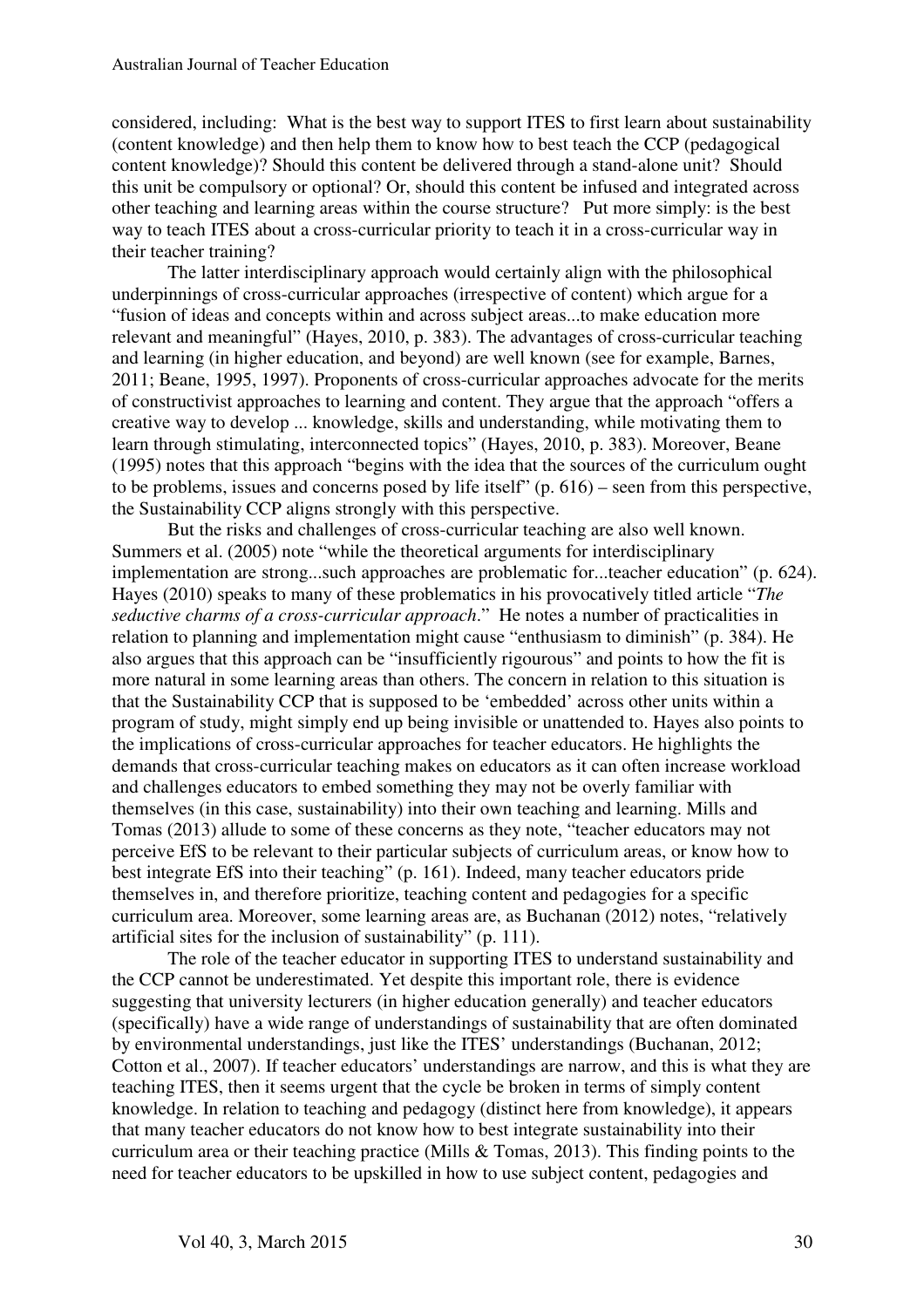assessments to integrate EfS into their teaching and learning area. Buchanan (2012) and Mills and Tomas (2013) offer specific strategies that are helpful in facilitating this integration in ITE programs. Furthermore Nolet (2009) highlights successful models for faculty development in the area of sustainability and contends that "faculty development may be an important early step for teacher education programs to undertake as they integrate sustainability education into the curriculum" (p. 435).

# **Conclusion**

This paper has revealed some troubling findings in relation to the ITES understandings of sustainability and their current capacity to teach the Sustainability CCP. Given these findings, how can we possible hope that the Sustainability CCP will be delivered in a thoughtful, complex and enriching way, as it is intended? While we do not wish to generalize overly beyond this sample, we do suspect that this instrumental case study sheds insights that are somewhat transferable to other contexts within Australia. These suspicions of transferability arise from our reading of the recent related Australian research in teacher education programs (e.g., Buchanan, 2012; Mills & Tomas, 2013) and our own professional dialogue with our colleagues around Australia.

In this paper, we have examined a number of possible ways forward, with a view to remedying the situation. We have examined issues related to ITE courses – and highlighted the opportunities and challenges of teaching sustainability through both cross-curricular and stand-alone approaches. We have pointed to ways that curriculum, pedagogy and assessment can be designed to support the learning of these complex issues. We have noted the important role teacher educators can assume in upskilling ITES and the possible need for professional learning to support this. These various approaches, of course, need not operate in isolation, but rather can be implemented in concert. What is of critical importance here is that *something* shifts to allow ITES to acquire these understandings and competencies. We feel strongly that this issue cannot be left in the 'too hard' basket. We believe there is an ethical imperative to have ITES, like Jane who opened this paper in the introduction, graduate with the competencies to facilitate student inquiry and action into working towards a more sustainable future.

# **References**

- Apple, M. (2009). Global crises, social justice, and education. In M. Apple (Ed.), *Global crises, social justice, and education* (pp. 1-24). Hoboken: Routledge.
- Australian Curriculum Assessment and Reporting Authority (ACARA). (2010). The Australian Curriculum. Retrieved October 15, 2012 from http://www.australiancurriculum.edu.au.
- Australian Government. (2007). *Caring for our future: The Australian Government strategy for the United Nations Decade, 2005-2014*. Canberra, ACT: Department of the Environment and Heritage.
- Australian Government. (2009). *Living sustainably: The Australian government's national action plan for education for sustainability*. Canberra, ACT: Department of the Environment, Water, Heritage and the Arts.
- Australian Institute for Teaching and School Leadership (AITSL). (2014). Australian professional standards for teachers Retrieved December 15, 2014, from http://www.aitsl.edu.au/australian-professional-standards-for-teachers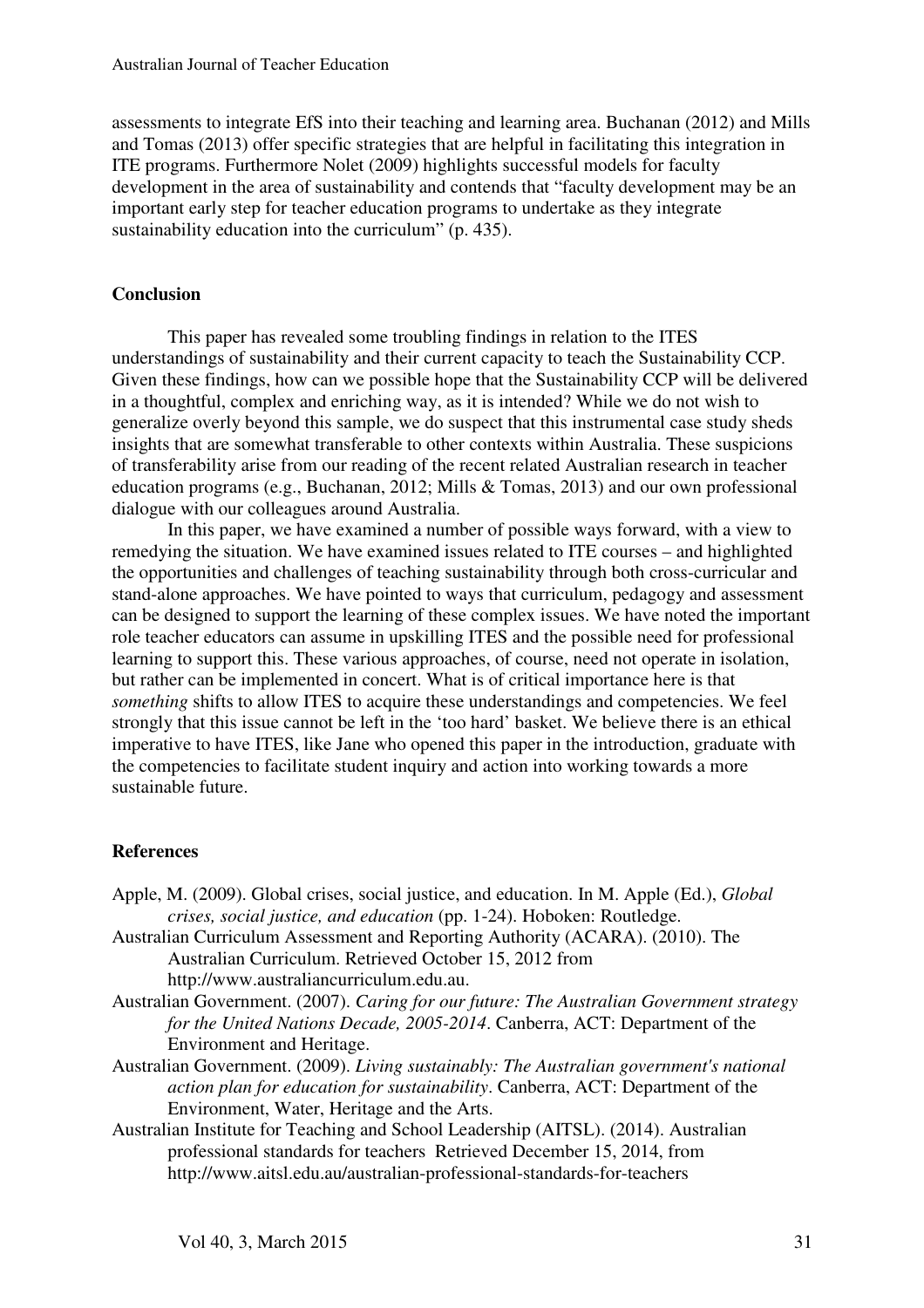- Barnes, J. (2011). *Cross -curricular learning 3-14* (2nd ed.). London, UK: Sage Publications Ltd.
- Beane, J. A. (1995). Curriculum integration and the disciplines of knowledge. *Phi Delta Kappan, 76*(8), 661-622.
- Beane, J. A. (1997). *Curriculum integration: Designing the core of democratic education*. Williston, VT: Teachers College Press.
- Beckett, K. S. (2012). Paulo Freire and the Concept of Education. *Educational Philosophy and Theory, 45*(1), 49-62. http://dx.doi.org/10.1080/00131857.2012.715385
- Birdsall, S. (2013). Measuring student teachers' understandings and self-awareness of sustainability. *Environmental Education Research*, http://dx.doi.org/10.1080/13504622.2013833594.
- Buchanan, J. (2012). Sustainability education and teacher education: Finding a natural habitat. *Australian Journal of Environmental Education, 28*(2), 108- 124. http://dx.doi.org/10.1017/aee.2013.4
- Cotton, D., Warren, M., Maiboroda, O., & Bailey, I. (2007). Sustainable development, higher education and pedagogy: a study of lecturers' beliefs and attitudes. *Environmental Education Research, 13*(5), 579-597. http://dx.doi.org/10.1080/13504620701659061
- Cresswell, J. W., & Plano-Clark, V. L. (2010). *Designing and conducting mixed methods research* (2 ed.). Thousand Oaks, CA: Sage Publications, Inc.
- Curtner-Smith, M. (1999). The more things change the more they stay the same: Factors influencing teachers' interpretations and delivery of national curriculum physical education. *Sport, Education and Society, 4*(1), 75-97. http://dx.doi.org/10.1080/1357332990040106
- Curtner-Smith, M. (2007). The impact of a critically oriented physical education teacher education course on perservice classroom teachers. *Journal of Teaching in Physical Education, 26*, 35-56.
- Dewey, J. (1938). *Experience and education*. New York: Collier Books.
- Dyment, J. E., Davis, J., Emery, D. N. S., Gettinet, S., Mcrae, N., & Hill, A. (2013). The impact of professional development on early childhood educators' confidence, understanding and knowledge of education for sustainability. *Environmental Education Research*,

http://www.tandfonline.com/doi/full/10.1080/13504622.13502013.13833591.

- Dyment, J. E., Hill, A., & Emery, S. (2014). Sustainability as a cross-curricular priority in the Australian curriculum: A Tasmanian investigation. *Environmental Education Research*, DOI: 10.1080/13504622.13502014.13966657.
- Elliott, S., & Davis, J. (2009). Exploring the resistance: An Australian perspective on educating for sustainability in early childhood. *International Journal of Early Childhood, 41*(2), 65-77. http://dx.doi.org/10.1007/BF03168879
- Evans, J., & Penney, D. (1993). Physical education after ERA? *British Journal of Phsyical Education Research Supplement, 13*, 2-5.
- Evans, N., Whitehouse, H., & Gooch, M. (2012). Barriers, successes and enabling practices of education for sustainability in far North Queensland schools: A case study. *The Journal of Environmental Education, 43*(2), 121- 138. http://dx.doi.org/10.1080/00958964.2011.621995
- Fien, J. (2001). *Education for sustainability: Reorienting Australian schools for a sustainable future* (Vol. 8 Tela Series). Canberra: Australian Conservation Foundation, Australian Association for Environmental Education, Trust for Young Australians.
- Hattie, J. (2009). *Visible learning: A synthesis of over 800 meta-analyses relating to achievement*: Routledge.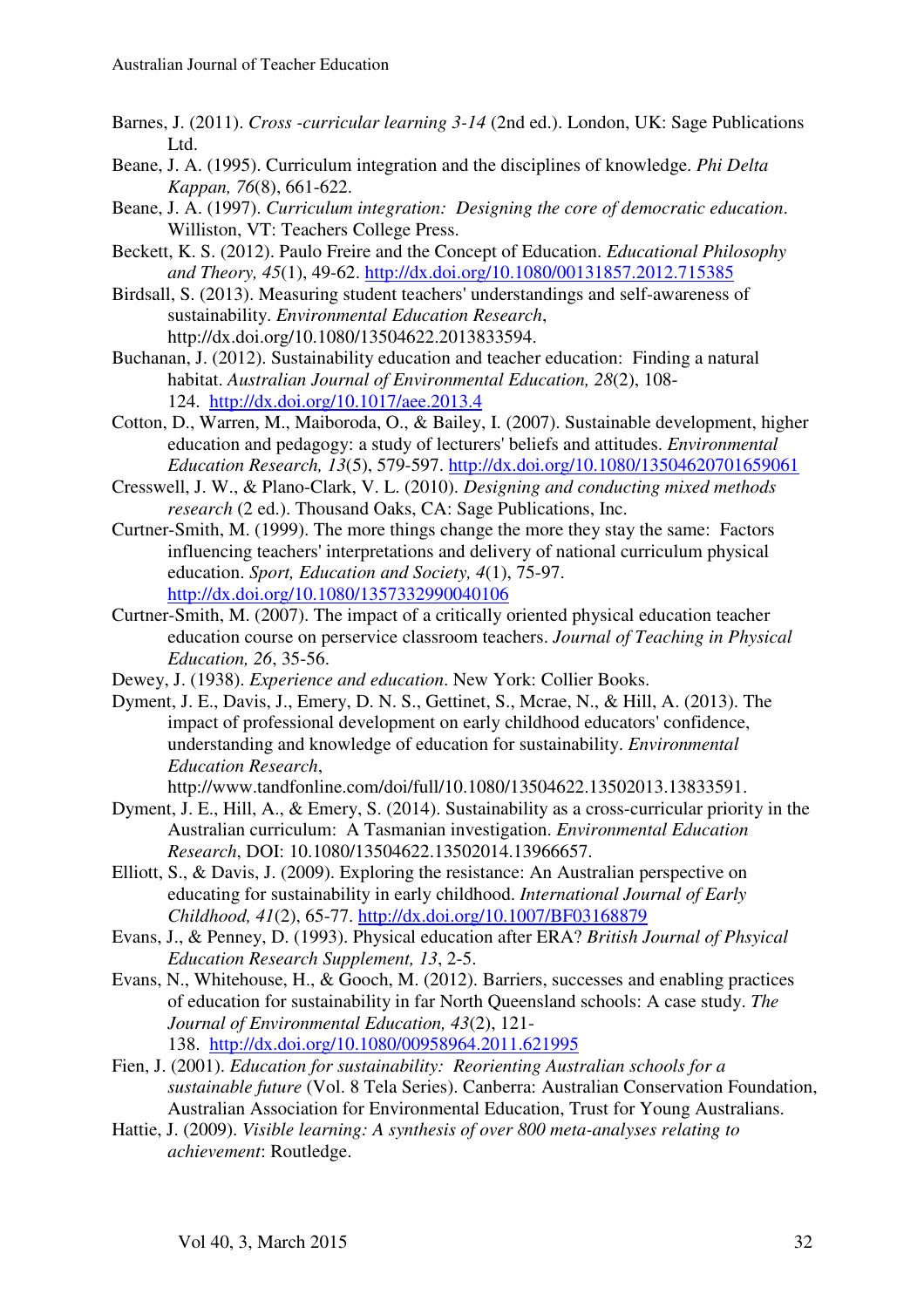- Hayes, D. (2010). The seductive charms of a cross-curricular approach. *Education 3-13, 38*(4), 381-387. http://dx.doi.org/10.1080/00958964.2011.621995
- IPCC. (2013). *Climate Change 2013: The Physical Science Basis. Contribution of Working Group I to the Fifth Assessment Report of the Intergovernmental*
- *Panel on Climate Change [Stocker, T.F., D. Qin, G.-K. Plattner, M. Tignor, S.K. Allen, J. Boschung, A. Nauels, Y. Xia, V. Bex and P.M. Midgley*
- *(eds.)]*. Cambridge, United Kingdom and New York, NY, USA: Cambridge University Press.
- IPCC. (2014a). *Summary for Policymakers, In: Climate Change 2014, Mitigation of Climate Change. Contribution of Working Group III to the Fifth Assessment Report of the Intergovernmental Panel on Climate Change [Edenhofer, O., R. Pichs-Madruga, Y. Sokona, E. Farahani, S. Kadner, K. Seyboth, A. Adler, I. Baum, S. Brunner, P. Eickemeier, B. Kriemann, J. Savolainen, S. Schlömer, C. von Stechow, T. Zwickel and J.C. Minx (eds.)]*. Cambridge, United Kingdom and New York, NY, USA: Cambridge University Press.
- IPCC. (2014b). *Summary for policymakers. In: Climate Change 2014: Impacts, Adaptation, and Vulnerability. Part A: Global and Sectoral Aspects. Contribution of Working Group II to the Fifth Assessment Report of the Intergovernmental Panel on Climate Change [Field, C.B., V.R. Barros, D.J. Dokken, K.J. Mach, M.D. Mastrandrea, T.E. Bilir, M. Chatterjee, K.L. Ebi, Y.O. Estrada, R.C. Genova, B. Girma, E.S. Kissel, A.N. Levy, S. MacCracken, P.R. Mastrandrea, and L.L. White (eds.)]*. Cambridge, United Kingdom and New York, NY, USA: Cambridge University Press.
- Jones, P., Selby, D., & Sterling, S. R. (Eds.). (2010). *Sustainability education: Perspectives and practice across higher education*. London, UK: Earthscan.
- Kilinc, A., & Aydin, A. (2013). Turkish student science teachers' conceptions of sustainable development: A phenomenography. *International Journal of Science Education, 35*(5), 731-752. http://dx.doi.org/10.1080/09500693.2011.574822
- Korthagen, F., Loughran, J., & Russell, T. (2006). Developing fundamental principles for teacher education programs and practices. *Teaching and Teacher Education, 22*(8), 1020-1041. http://dx.doi.org/10.1016/j.tate.2006.04.022
- Læssøe, J., Schnack, K., Breiting, S., & Rolls, S. (2009) *Climate change and sustainable development: The response from education* (pp. 149-188): The International Alliance of Leading Education Institutes.
- Laws, C., & Aldridge, M. (1995). Magic moments, myth or millstone: The implementation of national curriculum physical education. *British Journal of Phsyical Education Research Supplement, 16*, 3-16.
- Loughran, J. (2006). *Developing a pedagogy of teacher education: Understanding teaching and learning about teaching*. London: Routledge.
- MCEETYA. (2008). Melbourne declaration on educational goals for young Australians, December 2008. Melbourne: Ministerial Council on Education, Employment, Training and Youth Affairs (MCEETYA).
- Millennium Ecosystem Assessment. (2005). *Ecosystems and human well-being: synthesis*. Washington, DC: Island Press.
- Mills, R., & Tomas, L. (2013). Integrating education for sustainability in preservice teacher education: A case study from a regional Australian university. *Australian Journal of Environmental Education, 29*(2), 152-164. http://dx.doi.org/10.1017/aee.2014.3
- Noddings, N. (1984). *Caring: A feminine approach to ethics and moral education*. Berkeley, CA: University of California Press.
- Nolet, V. (2009). Preparing sustainability-literate teachers. *The Teachers College Record, 111*(2), 409-442.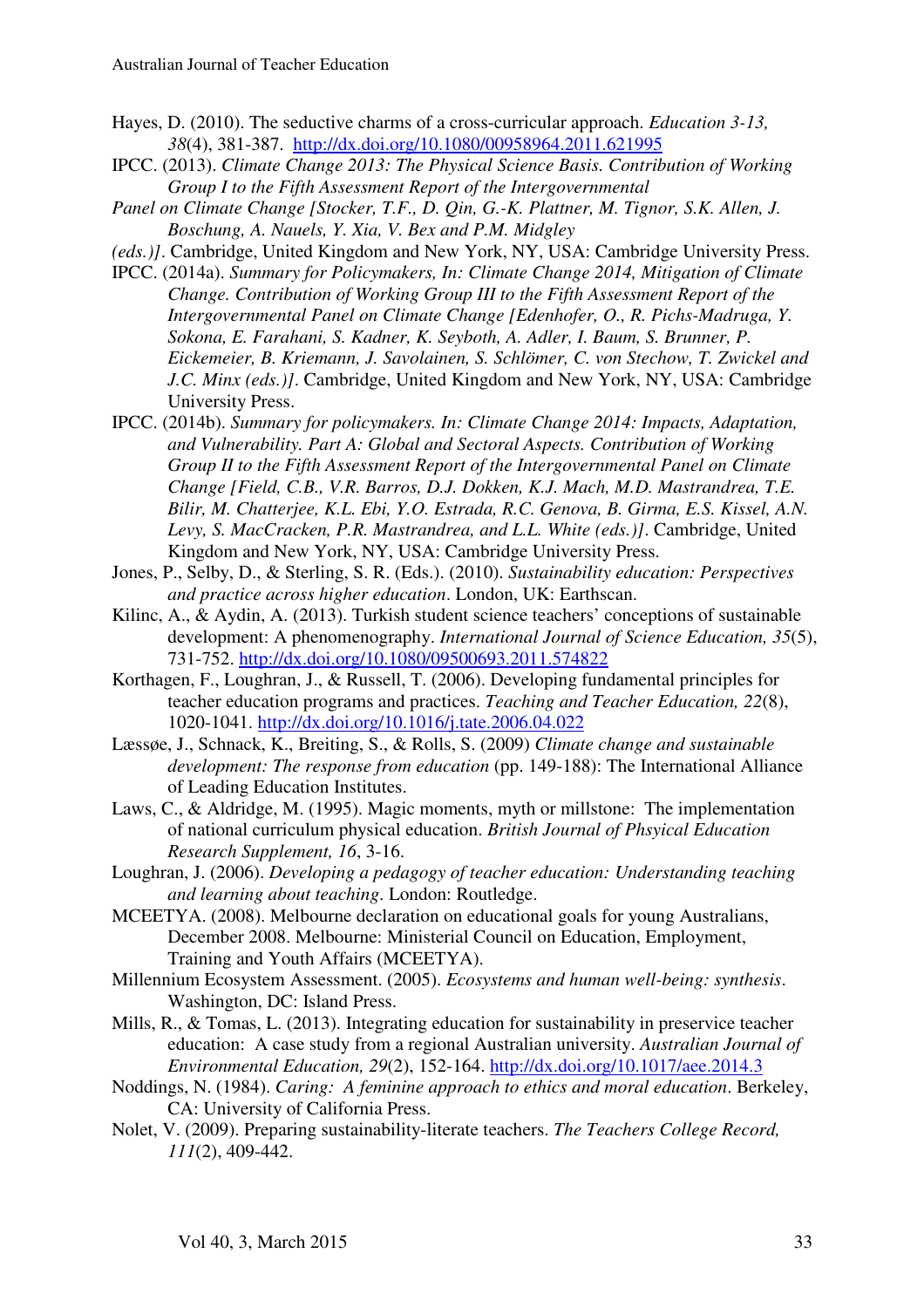- Northfield, J., & Gunstone, R. (1997). Teacher education as a process of developing teacher knowledge. In J. Loughran & T. Russell (Eds.), *Teaching about teaching: Purpose, passion and pedagogy in teacher education* (pp. 48-56). London: Falmer Press.
- Orr, D. W. (1994). *Earth in mind: On education, environment, and the human prospect*. Washington, DC: Island Press.
- Schumacher, E. F. (1973). *Small is Beautiful: Economics as if People Mattered*. London: Blonde and Briggs.
- Skamp, K. (2010). Critical review of current practice and research of Environmental Education and Education for Sustainability for Kindergarten to Year 12 from 1990. Retrieved January 22, 2011 from http://www.curriculumsupport.education.nsw.gov.au/env\_ed/assets/pdf/review\_skam p.pdf.
- Sparkes, A. C. (1991). Curriculm change: On gaining a sense of perspective. In N. Armstrong & A. C. Sparkes (Eds.), *Issues in physical education* (pp. 1-19). London: Cassell.
- Spiropoulou, D., Antonakaki, T., Kontaxaki, S., & Bouras, S. (2007). Primary teachers' literacy and attitudes on education for sustainable development. *Journal of Science Education and Technology, 16*(5), 443-450. http://dx.doi.org/10.1007/s10956-007- 9061-7
- Stake, R. E. (1994). Case studies. In N. K. Denzin & Y. S. Lincoln (Eds.), *Handbook of qualitative research* (pp. 236-247). Thousand Oaks, CA: Sage.
- Sterling, S. (2001). *Sustainable education: Revisioning learning and change*. Totnes: Green Books.
- Stevenson, R. B., Brody, M., Dillon, J., & Wals, A. E. J. (Eds.). (2013). *International Handbook of Research on Environmental Education*. New York, NY: American Educational Research Association by Routledge Publishers.
- Summers, M., & Childs, A. (2007). Student science teachers' conceptions of sustainable development: An empirical study of three postgraduate training cohorts. *Research in Science & Technological Education, 25*(3), 307-327. http://dx.doi.org/10.1080/02635140701535067
- Summers, M., Childs, A., & Corney, G. (2005). Education for sustainable development in initial teacher training: Issues for interdisciplinary collaboration. *Environmental Education Research, 11*(5), 623-647. http://dx.doi.org/10.1080/13504620500169841
- Tilbury, D., & Cooke, K. (2005). *A national review of environmental education and its contribution to sustainability in Australia: Frameworks for sustainability - key findings*. Canberra: Australian Government Department of the Environment and Heritage and Australian Research Institute in Education for Sustainability (ARIES).
- UNESCO. (2002). Teaching and Learning for a Sustainable Future: A Multimedia Teacher Education Retrieved from http://www.unesco.org/education/tlsf/index.html
- UNESCO. (2005a). *Guidelines and recommendations for reorienting teacher education to address sustainability. Technical Paper Number 2*. Paris, France: Section for Education for Sustainable Development.
- UNESCO. (2005b). Teaching and learning for a sustainable future. *Version 4*. Paris: UNESCO.
- UNESCO. (2006). *Framework for the UNDESD international implementation scheme*: Retrieved from http://unesdoc.unesco.org/images/0014/001486/148650e.pdf.
- United Nations Environment Programme. (2012). GEO5 global environment outlook: Environment for the future we want. Retrieved from http://www.unep.org/geo/pdfs/geo5/GEO5\_report\_full\_en.pdf